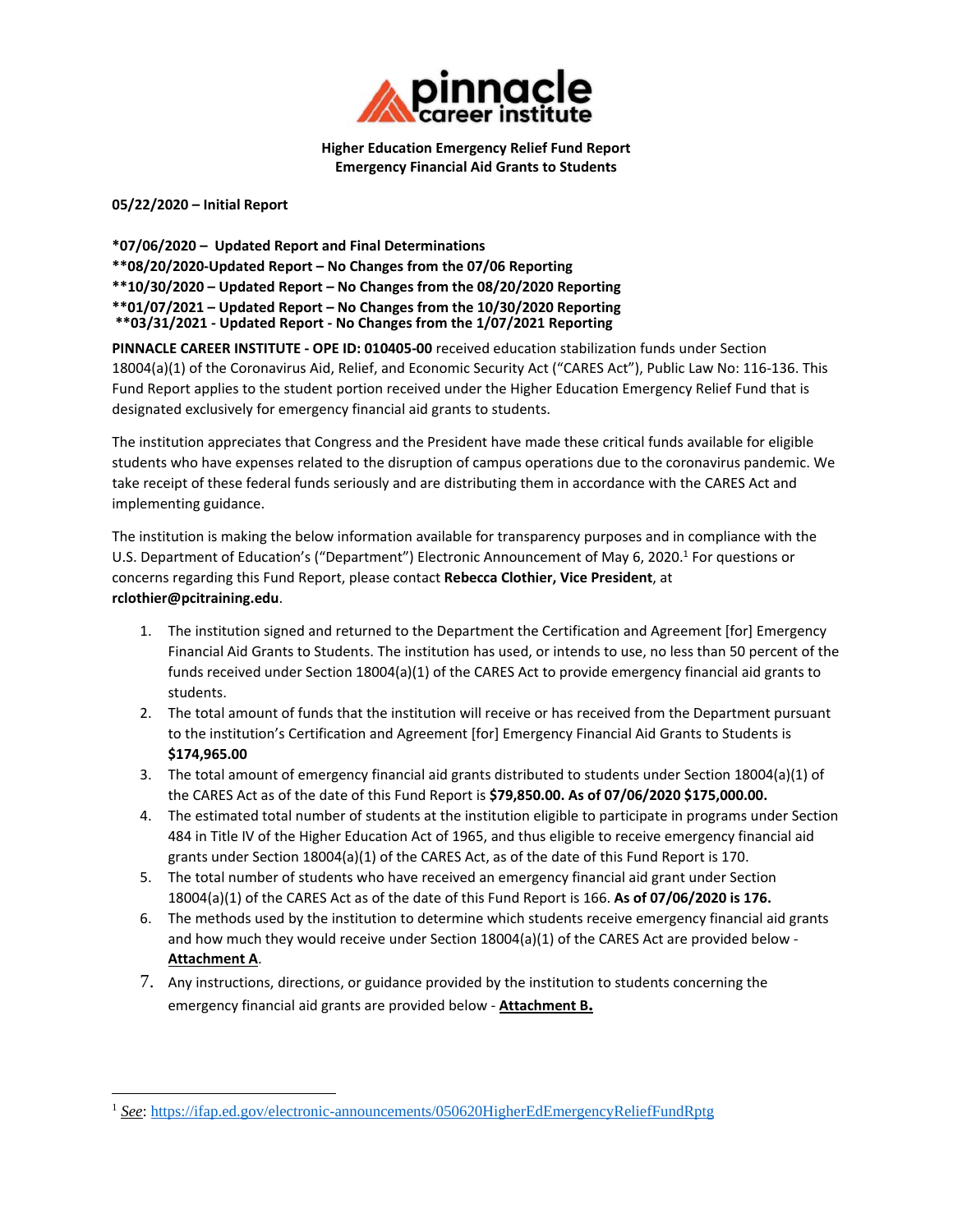

## **Attachment A**

### **CARES Act Policy and Distribution Process**

Pinnacle Career Institute (PCI) has reviewed and established the following policy and process to disburse the CARES Act funding provided for students impacted by COVID‐19. PCI has further determined that all PCI students have been impacted, to various degrees, by COVID‐19, with the ground/flex students having additional costs with the need to transition to 100% online classes. Therefore, the following policy has been adopted in the disbursement of the CARES Act funding allocated to PCI for its students.

### **CARES ACT EMERGENCY RELIEF FUNDS DISBURSEMENT POLICY**

Pinnacle Career Institute has established the following disbursement formula for the CARES Act Relief Funds

All Active Hybrid Residential\* Students will be awarded \$1350.00 in two disbursements:

| Active week of 5/11/20 | \$675.00 |
|------------------------|----------|
| Active week of 6/8/20  | \$675.00 |

All Active Wind Turbine Tech and Medical Assistant DE whose residential portion of the boot camp has been disrupted will be awarded \$650.00 in two disbursements:

| Active week of 5/11/20 | \$325.00 |
|------------------------|----------|
| Active week of 6/8/20  | \$325.00 |

This policy will include students who were granted an emergency leave of absence from and after March 5<sup>th</sup> 2020:

\* Hybrid Residential students were moved to a 100% online environment due to the campus closure and these students are in particular need of computers and internet access since these particular students did not plan in advance to be in a 100% online environment prior to the onset of COVID‐19.

If there is any additional funding remaining after these initial disbursements the remaining funds will be disbursed equally among all active students until the balance of all available funding is disbursed.

### **\*07/06/2020 – Final Determination of Remaining Balances**

**PCI has determined that the remaining funds should be allocated proportionately among those students of the initial disbursements with Hybrid Residential students receiving a greater amount to those students whose only** the residential portion of the boot camps were disrupted. This resulted in an additional amount as detailed **below:** 

**Hybrid Residential students‐ \$75.00 Wind Turbine and Med Assistant DE Residential Boot Camp‐ \$55.00**

**Final Disbursement Determination:**

 **Hybrid Residential students‐ \$675.00 + \$75.00 = \$750.00 Wind Turbine and Med Assistant DE Residential Boot Camp‐ \$325.00 + \$55.00 = \$380.00**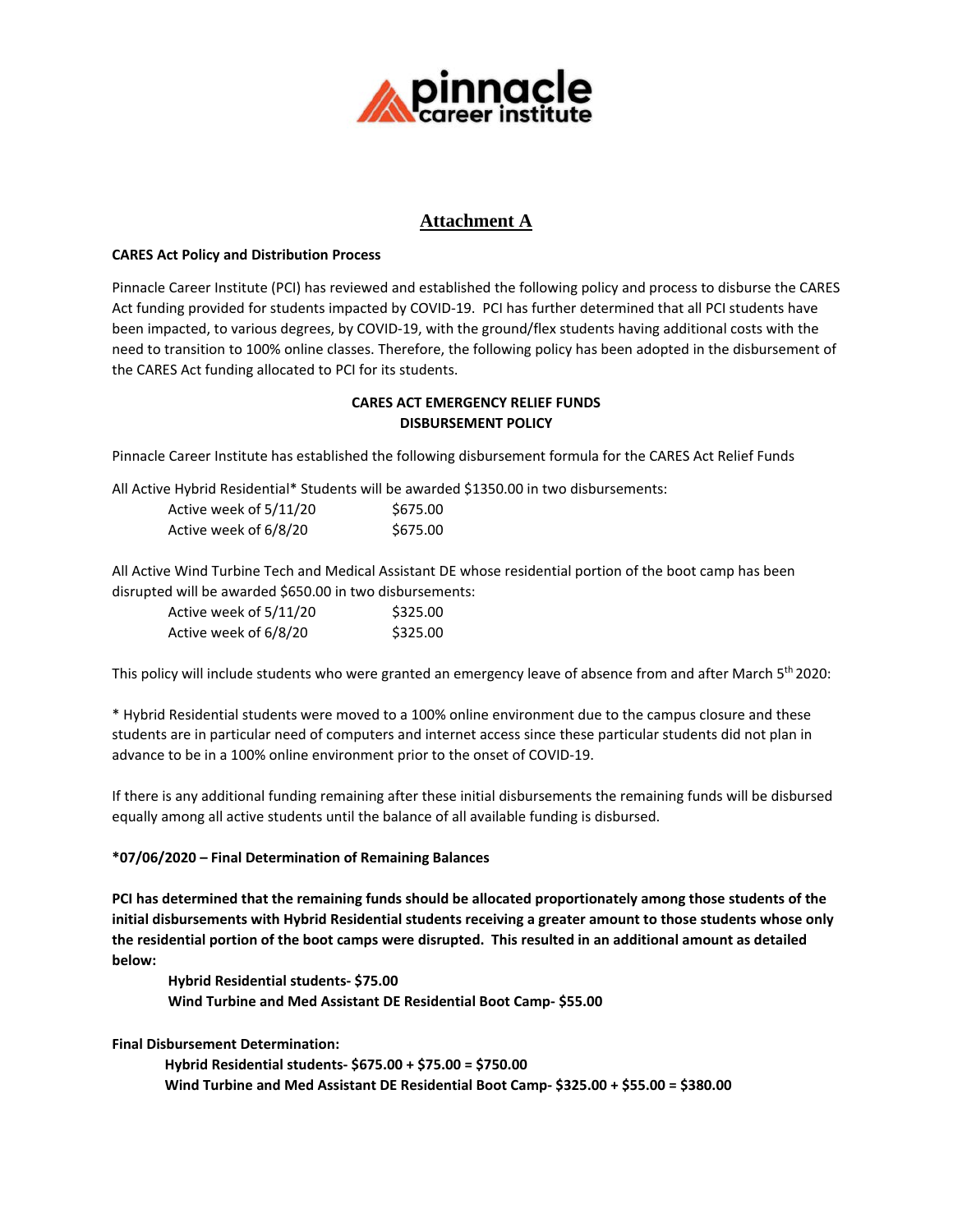

All students will be required to sign an affirmation that the funding received by each student will be used for approved expenses related to the impact of COVID‐19 which are the following needs: food, housing, transportation, educational material, technology, health care, and/or child care expenses. Checks will be mailed via U.S. Regular Mail upon receipt of the executed confirmation by the individual students.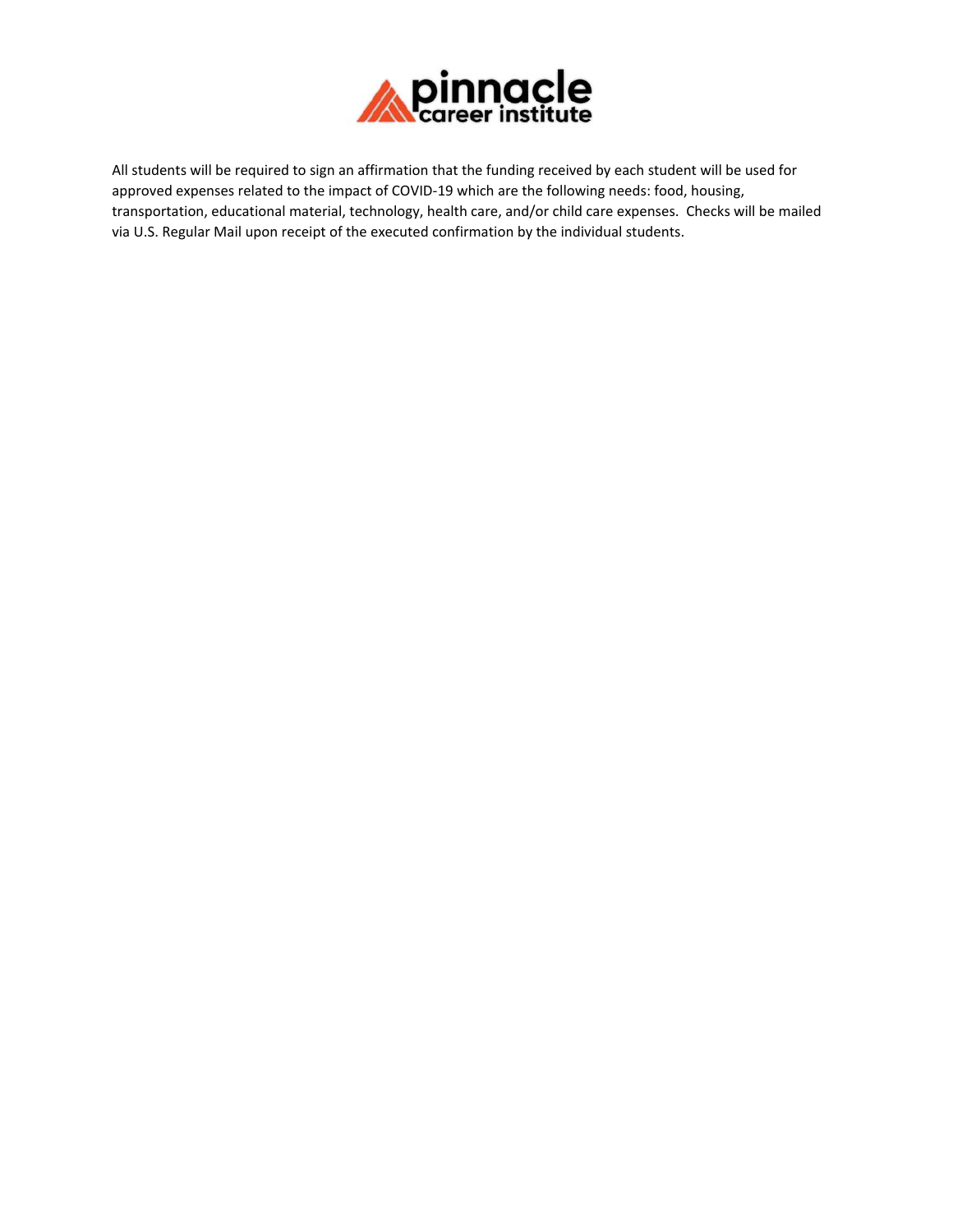

## **ATTACHMENT B**

# CARES Act Certification Residential

The Coronavirus Aid, Relief, and Economic Security (CARES) Act thru the Higher Education Emergency Relief Fund (HEERF) allows institutions of higher education to provide allocated funding determined by the U.S. Federal Government to current students to assist with expenses due to a disruption in family financial situations and expenses due to COVID‐19 and disruptions in campus operations. This includes eligible expenses related to a student's cost of attendance (COA) such as food, housing transportation, educational material, technology, health care and/or child care expenses. All active students and students on an emergency leave of absence as of 05/011/2020 attending a residential program at Pinnacle Institute (PCI) have been impacted by COVID‐19. PCI has determined that each of these studentshould receive a grant of \$750.00 ofthisfunding to offsetthe additional costs that have occurred during their educationalstudies. This funding will not be used for tuition expenses and/or tuition balances. This is a grant that does not need to be repaid.

Your mailing address is required below since this where your payment will be directed.

### **Student Attestation:**

Signing below attests that you are a US Citizen or Title IV‐eligible non‐citizen attending our institution within a residential program and that you have incurred expenses due to campus disruptions caused by the Coronavirus pandemic. Signing here certifies that you meet all eligibility requirements for Title IV funds, including:

- You have a valid Social Security Number
- You have met the requirement for registering for selective service (if you are a male over the age of 18). You
- have not been convicted of a drug charge while receiving Title IV funds
- You are not in default of Title IV student loans
- You will use the grant funds received for the following needs: food, housing, transportation, educational material, technology, health care, and/or childcare expenses as stipulated in the CARES HEERF policy set forth by the U.S. Department of Education.

| Print Name*                       |              |        |
|-----------------------------------|--------------|--------|
| Address <sup>*</sup>              |              |        |
| City $*$                          |              |        |
| State *                           | Postal Code* |        |
| <b>E Signature/Authorization*</b> |              | Date * |
|                                   |              |        |